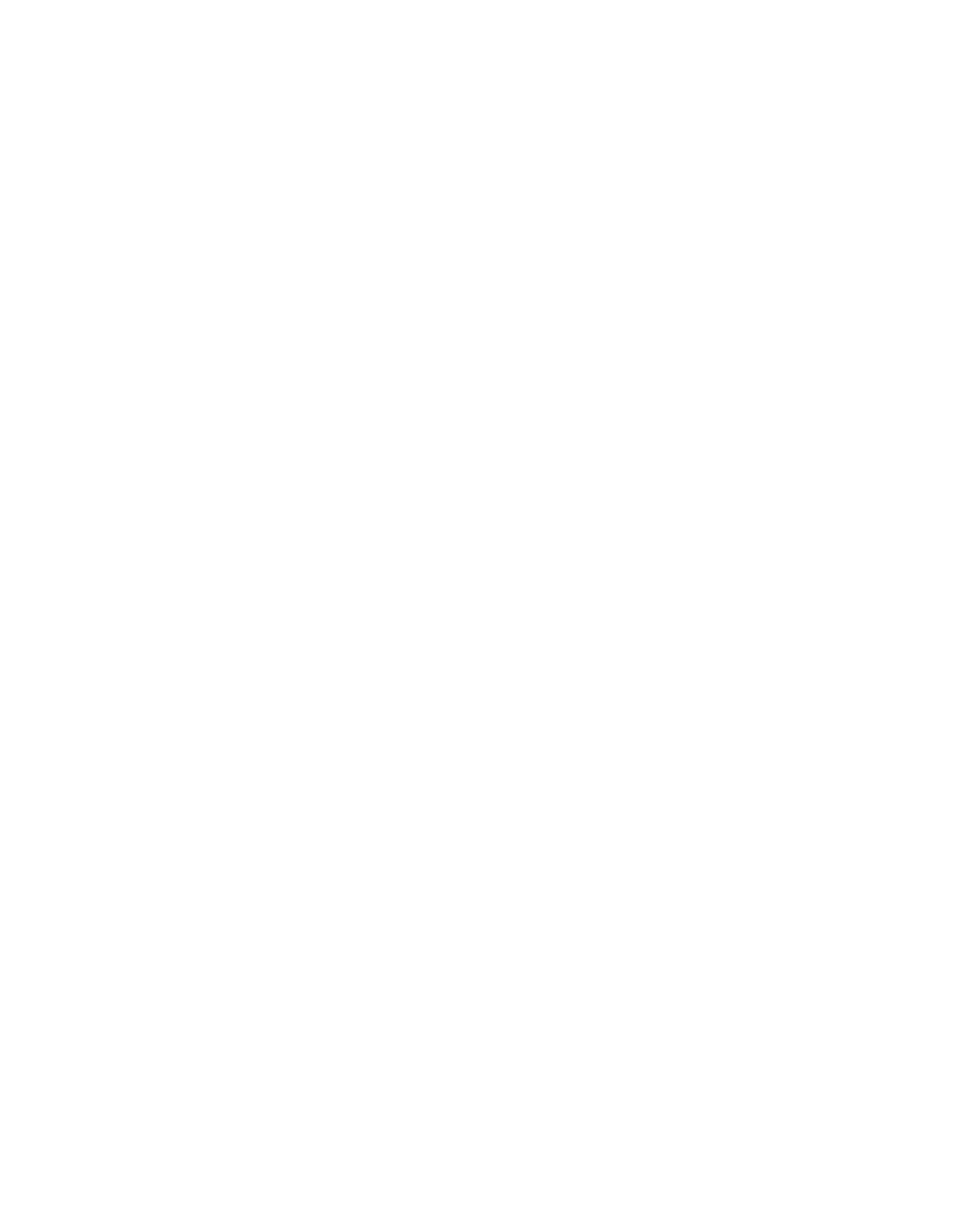# **Contents**

| 19.1 Listed Species in Washington under Jurisdiction of USFWS and NMFS3     |  |
|-----------------------------------------------------------------------------|--|
| 19.2 Working with Listed Salmonids—Considerations and Resources4            |  |
|                                                                             |  |
| 19.4 What Constitutes Harm to Endangered and Threatened Wildlife and Plants |  |
|                                                                             |  |
| 19.5 Considerations for Projects That May Have Fisheries Impacts 11         |  |
|                                                                             |  |
| 19.7 Identification Window for Threatened and Endangered Plants in          |  |
|                                                                             |  |
|                                                                             |  |
|                                                                             |  |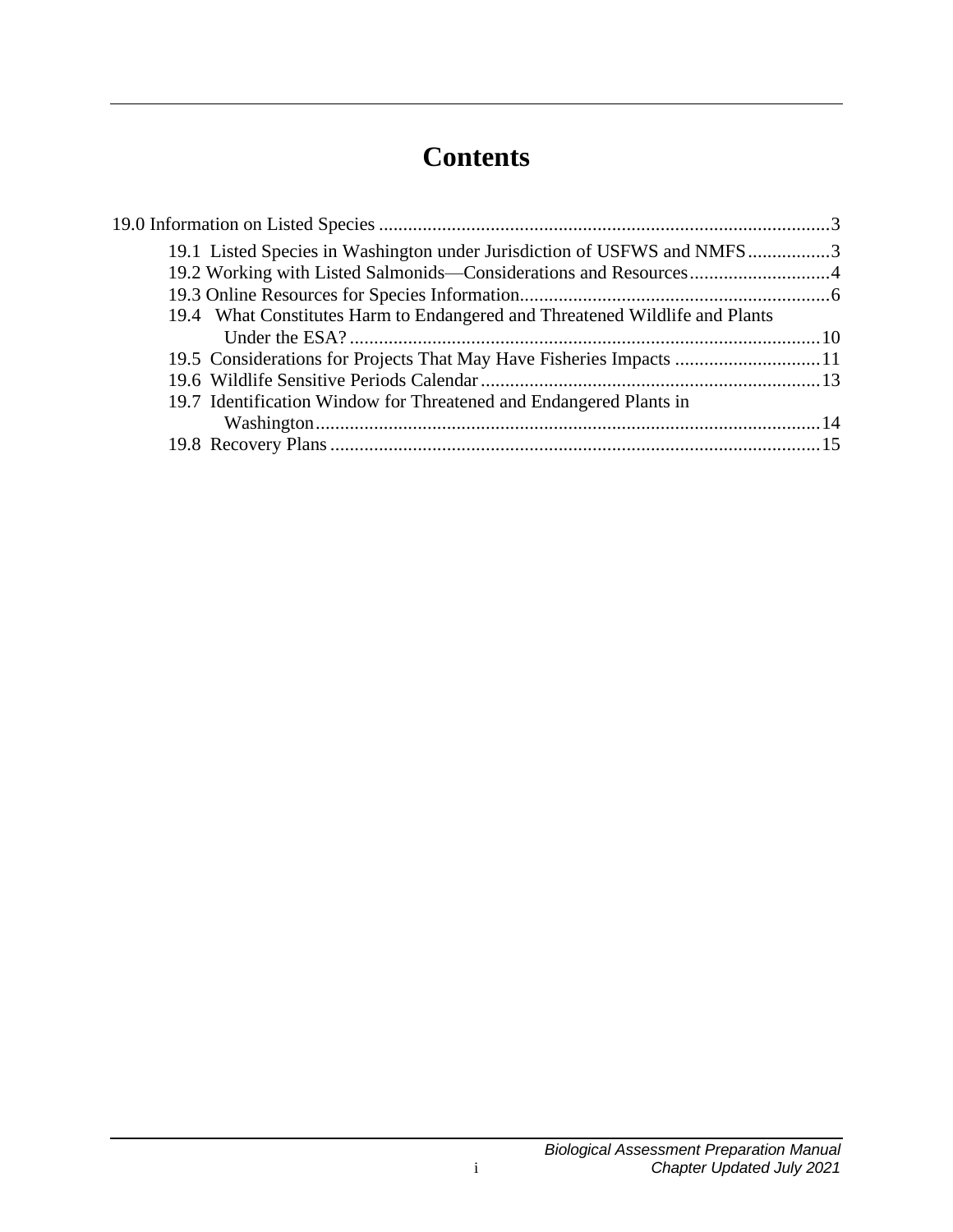# **Tables**

| Table 19-1. Generalized life history patterns of salmon, steelhead, and trout in the |
|--------------------------------------------------------------------------------------|
|                                                                                      |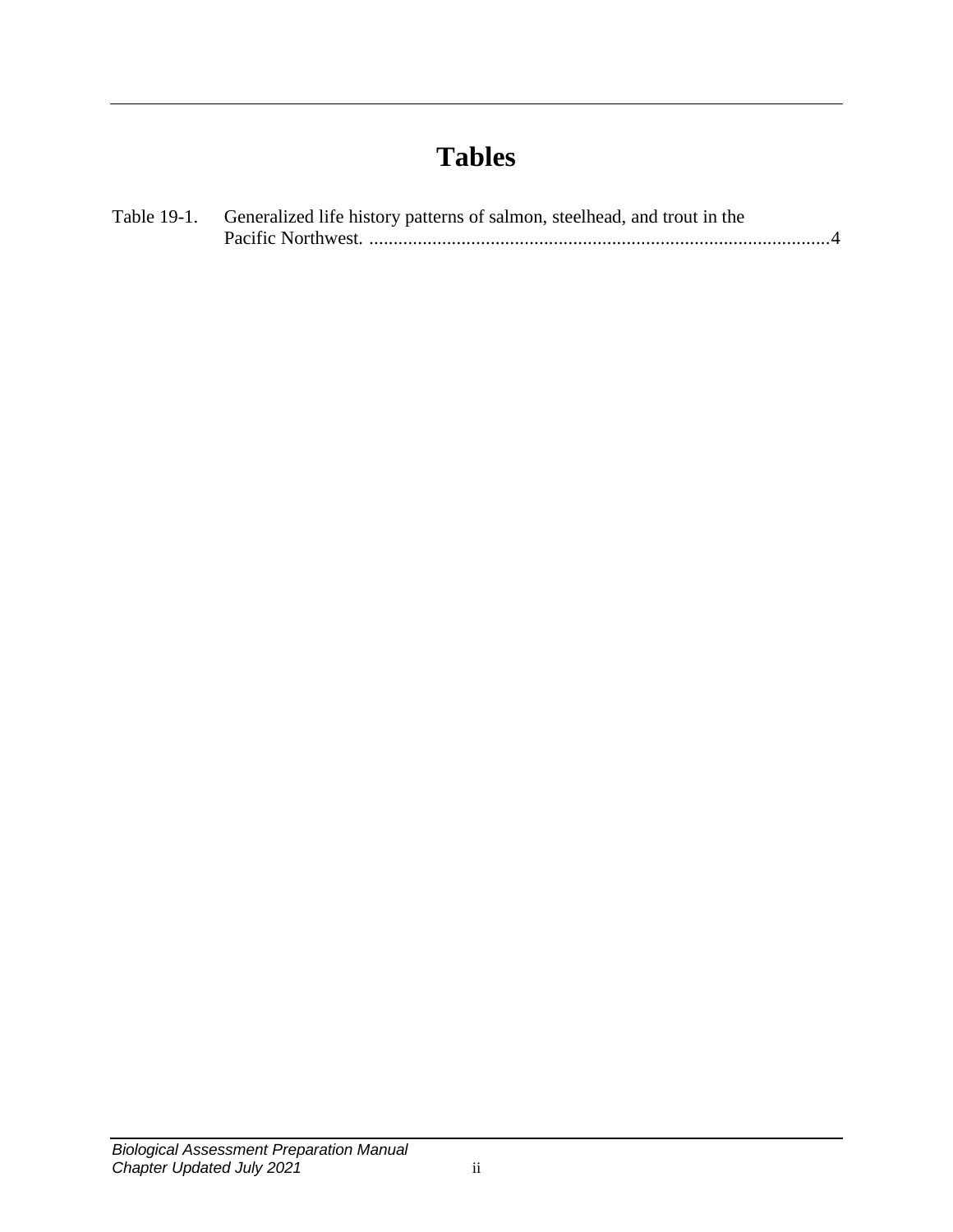## **19.0 Information on Listed Species**

<span id="page-4-0"></span>This chapter contains the following information:

- Listed species in Washington under USFWS and NMFS jurisdiction
- Working with listed salmonids—considerations and resources
- Wildlife sensitive periods calendar
- **Example 1** Identification window for threatened and endangered plants in Washington
- Recovery plans

### <span id="page-4-1"></span>**19.1 Listed Species in Washington under Jurisdiction of USFWS and NMFS**

Species lists can be obtained or generated for species within Washington State from the following websites:

- NMFS <https://www.fisheries.noaa.gov/species-directory/threatened-endangered>
- **USFWS Washington Fish and Wildlife Office** [<http://www.fws.gov/wafwo/species\\_new.html>](http://www.fws.gov/wafwo/species_new.html)

Species lists and listing information can also be found on the WSDOT Biology website at: <http://www.wsdot.wa.gov/environment/technical/fish-wildlife/policies-and-procedures/esa-ba> .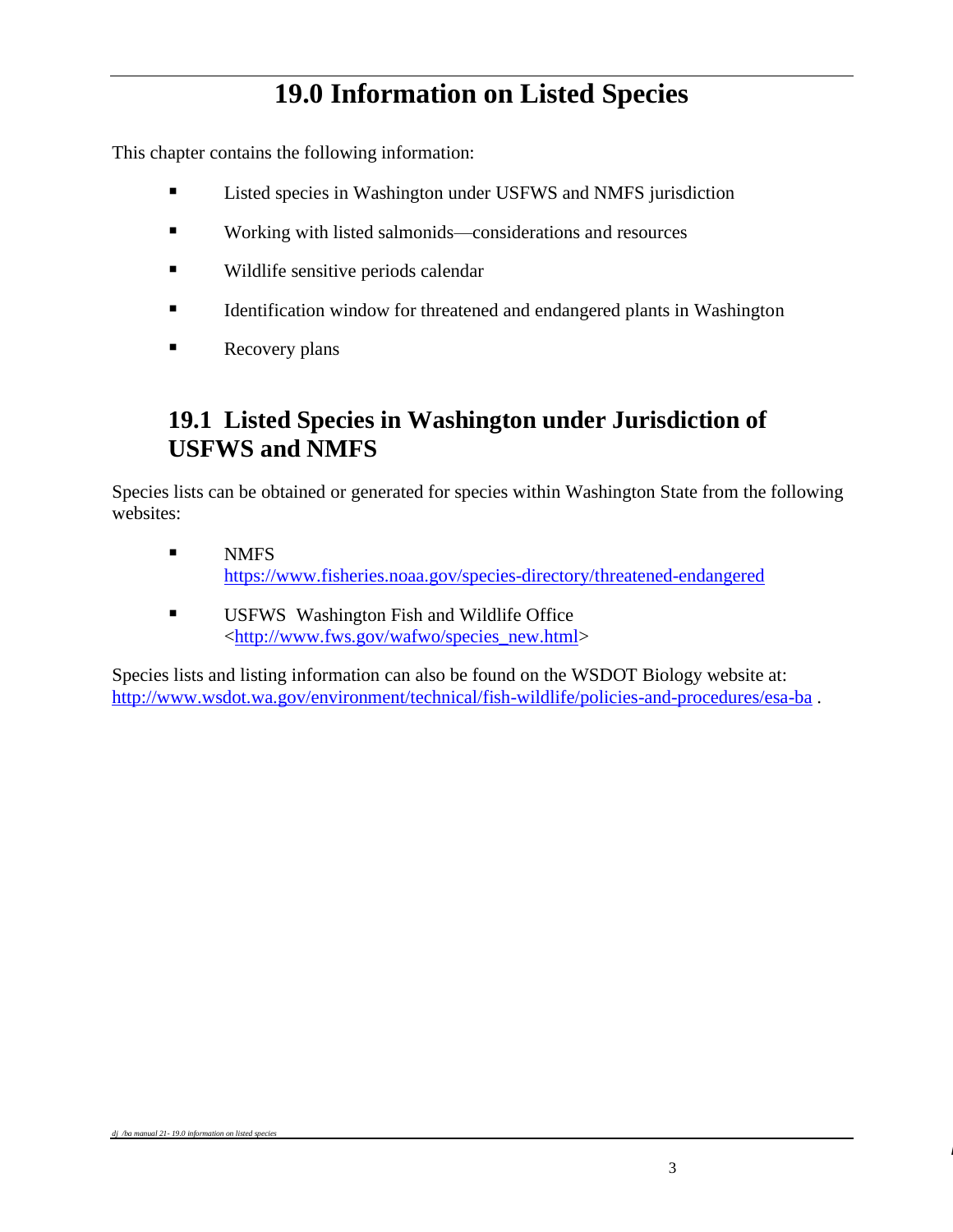### **19.1 Working with Listed Salmonids—Considerations and Resources**

#### **Table 19-1. Generalized life history patterns of salmon, steelhead, and trout in the Pacific Northwest. <sup>a</sup>**

<span id="page-5-1"></span><span id="page-5-0"></span>

|                        | Adult<br>Return | Spawning Location                                                      | Eggs in<br>Gravel <sup>b</sup> | Young in<br><b>Stream</b> | Freshwater<br>Habitat                    | Young Migrate<br>Downstream                    | Time in<br>Estuary   | Time in<br>Ocean | Adult Weight<br>(Avg.) |
|------------------------|-----------------|------------------------------------------------------------------------|--------------------------------|---------------------------|------------------------------------------|------------------------------------------------|----------------------|------------------|------------------------|
| <b>COHO</b>            | Oct-Jan         | Coastal streams, shallow<br>tributaries                                | Oct-May                        | $1+$ yrs.                 | Tributaries,<br>mainstem, slack<br>water | Mar-Jul (2nd yr.)<br>Few days                  |                      | 2 yrs.           | $5-20$ lbs. $(8)$      |
| <b>CHUM</b>            | Sep-Jan         | Coastal rivers and<br>streams lower reaches                            | Sep-Mar                        | Days-<br>weeks            | Little time in<br>freshwater             | Shortly after leaving<br>$4-14$ days<br>gravel |                      | 2.5-3 yrs.       | $8-12$ lbs. $(10)$     |
| <b>CHINOOK</b>         |                 | Main stem of large and<br>small rivers                                 |                                |                           | Mainstem large<br>and small rivers       |                                                | Days-<br>months      | 2-5 yrs.         |                        |
| Spring                 | Jan-Jul         |                                                                        | Jul-Jan                        | $1+$ yrs.                 |                                          | Mar-Jul (2nd yr.)                              |                      |                  | 10-20 lbs. $(15)$      |
| Summer                 | Jun-Aug         |                                                                        | Sep-Nov                        | $1 + yrs.$                |                                          | Spring (2nd yr.)                               |                      |                  | 10-30 lbs. (14)        |
| Fall                   | Aug-Mar         |                                                                        | Sep-Mar                        | 3-7 months                |                                          | Apr-Jun (2nd yr.)                              |                      |                  | 10-40 lbs.             |
| <b>PINK</b>            | Jul-Oct         | Main stem of large and<br>small streams, tributaries,<br>lower reaches | Aug-Jan                        | Days-<br>weeks            | Little time in<br>freshwater             | Dec-May                                        | Few days             | 1.5 yrs.         | $3-10$ lbs. $(4)$      |
| <b>SOCKEYE</b>         | Jul-Aug         | Streams, usually near<br>lakes                                         | Aug-Apr                        | 1-3 yrs.                  | Lakes                                    | Apr-Jun (2nd-4th yr.)                          | Few days             | $1-4$ yrs.       | $3-8$ lbs. $(6)$       |
| STEELHEAD <sup>c</sup> |                 | Tributaries, streams, and<br>rivers                                    |                                |                           | Tributaries                              |                                                | Less than 1<br>month | $1-4$ yrs.       |                        |
| Winter                 | Nov-Jun         | Nov-Jun                                                                | Feb-Jul                        | 1-3 yrs.                  |                                          | Mar-Jun (2nd-5th yr.)                          |                      |                  | 5-28 lbs. $(8)$        |
| Spring                 | Feb-Jun         | Feb-Jun                                                                | Dec-May                        | $1-2$ yrs.                |                                          | Spr & Sum (3rd-4th<br>yr.)                     |                      |                  | 5-20 lbs.              |
| Summer (Col. R)        | Jun-Oct         | Jun-Oct                                                                | Feb-Jun                        | 1-3 yrs.                  |                                          | Mar-Jun (of 3rd-5th<br>yr.)                    |                      |                  | 5-30 lbs. $(8)$        |
| Summer (coastal)       | Apr-Nov         | Apr-Nov                                                                | Feb-Jul                        | $1-2$ yrs.                |                                          | Mar-Jun (of 2nd-5th<br>yr.)                    |                      |                  | $5-30$ lbs. $(8)$      |

<sup>a</sup> There is much variation in life history patterns – each stream system having fish with their own unique timing and patterns of spawning, growth, and migration. Ask a local biologist about the specific patterns of the fish in your streams and update this chart for your area.

 $\overline{b}$  The eggs of most salmonids take 3-5 months to hatch at the preferred water temperature of 50-55 degrees F; steelhead eggs can hatch in 2 months.

 $\epsilon$  Steelhead, unlike salmon, may not die after spawning. They can migrate back out to sea and return in later years to spawn again.

Adapted by Pacific States Marine Fisheries Commission. Sources: Ocean Ecology of North Pacific Salmonids, Bill Pearcy, University of Washington Press, 1992 Fisheries Handbook of Engineering Requirements and Biological Criteria, Milo Bell, U.S. Army Corps of Engineers, 1986; Adopting A Stream; A Northwest Handbook, Steve Yates, Adopt-A Stream Foundation, 1988.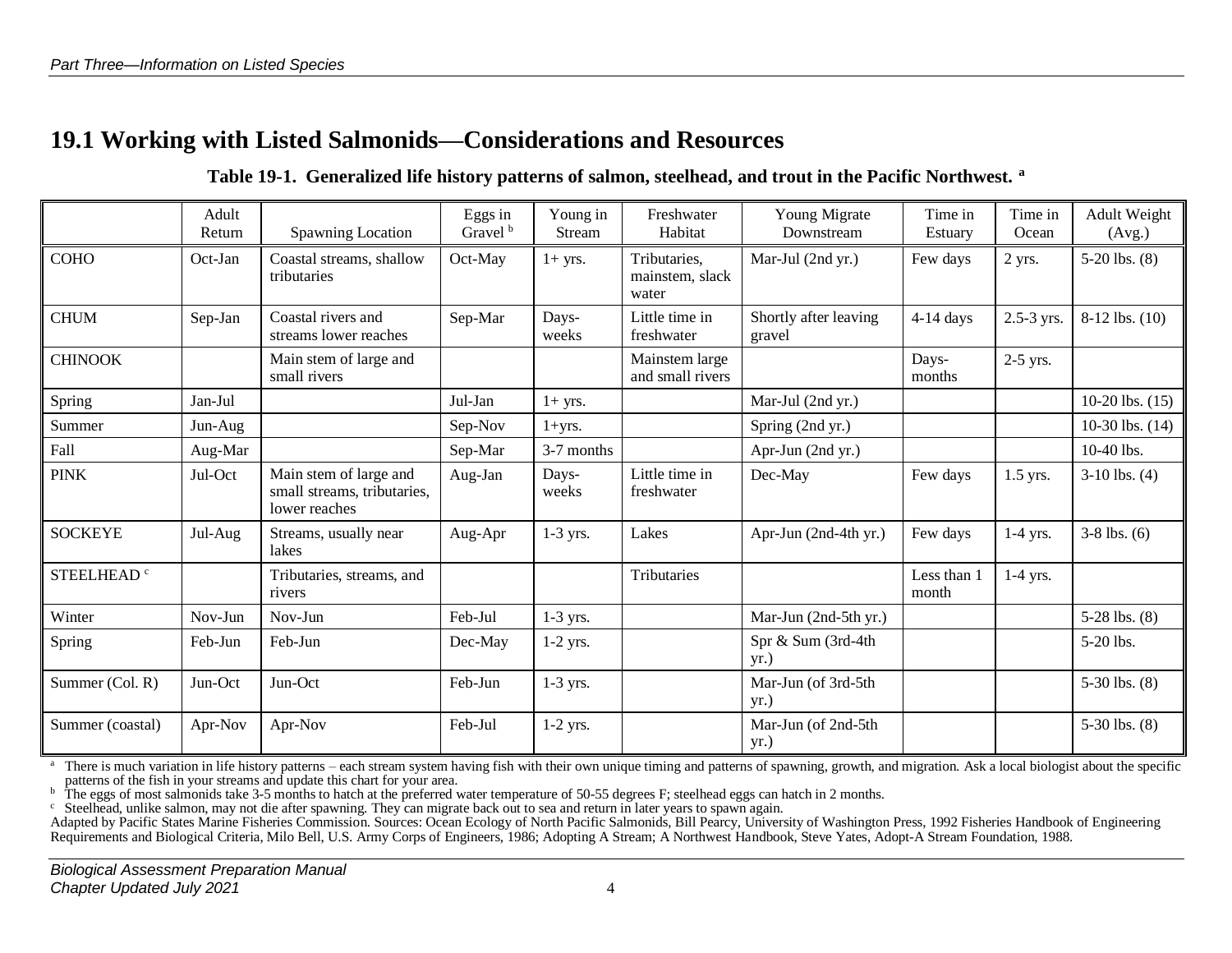*Left intentionally blank for future updates.*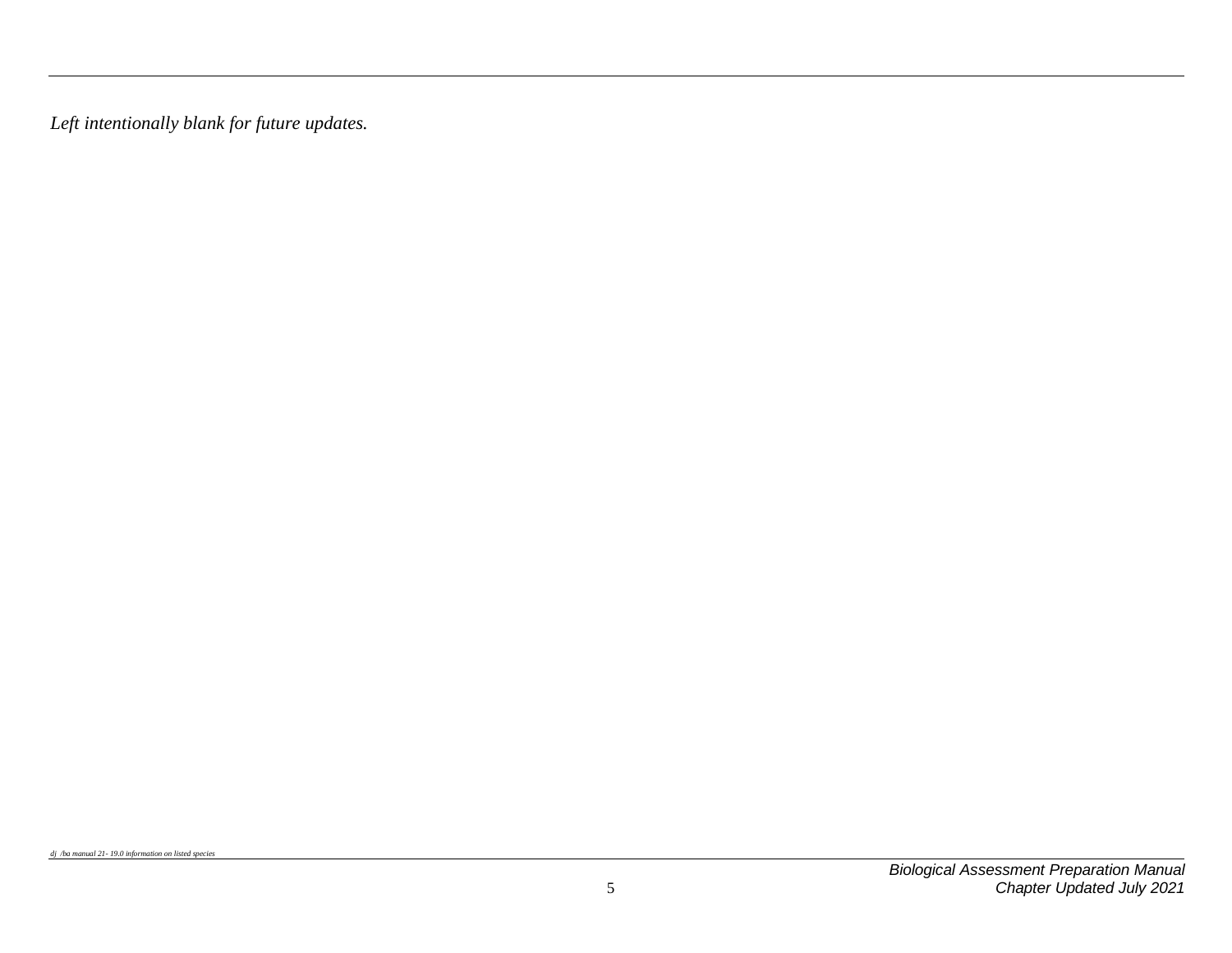## <span id="page-7-0"></span>**19.3 Online Resources for Species Information**

- Alaska Department of Fish and Game [<http://www.adfg.state.ak.us/>](http://www.adfg.state.ak.us/)
- American Fisheries Society [<http://www.fisheries.org/>](http://www.fisheries.org/)
- Background Soil Metals Concentrations for Washington State Publication #94-115 [<https://fortress.wa.gov/ecy/publications/documents/94115.pdf>](https://fortress.wa.gov/ecy/publications/documents/94115.pdf)
- Canada Department of Fisheries and Oceans [<http://www.dfo-mpo.gc.ca/index.htm>](http://www.dfo-mpo.gc.ca/index.htm)
- Columbia River Websites [<http://www.cbr.washington.edu/webgrp.html>](http://www.cbr.washington.edu/webgrp.html)
- Exempt Surface Waters List (table 3-5 in the WSDOT *Highway Runoff Manual*) <http://www.wsdot.wa.gov/Publications/Manuals/M31-16.htm>
- Joint Natural Resources Cabinet Statewide Strategy to Recover Salmon [<http://www.digitalarchives.wa.gov/governorlocke/gsro/strategy/strategy.htm>](http://www.digitalarchives.wa.gov/governorlocke/gsro/strategy/strategy.htm)
- National Marine Fisheries Service, Anadromous Salmonid Passage Design [http://www.westcoast.fisheries.noaa.gov/publications/hydropower/fish\\_passage\\_design\\_c](http://www.westcoast.fisheries.noaa.gov/publications/hydropower/fish_passage_design_criteria.pdf) [riteria.pdf](http://www.westcoast.fisheries.noaa.gov/publications/hydropower/fish_passage_design_criteria.pdf)
- National Oceanic and Atmospheric Administration, Fisheries Service–Northwest Fisheries Science Center [<http://www.nwfsc.noaa.gov/>](http://www.nwfsc.noaa.gov/)
- National Oceanic and Atmospheric Administration, Fisheries Service–West Coast Region [<http://www.westcoast.fisheries.noaa.gov/index.html](http://www.westcoast.fisheries.noaa.gov/index.html)
- National Oceanic and Atmospheric Administration, Fisheries Service–West Coast Region, Marine Mammals [http://www.westcoast.fisheries.noaa.gov/protected\\_species/marine\\_mammals/marine\\_ma](http://www.westcoast.fisheries.noaa.gov/protected_species/marine_mammals/marine_mammals.html) [mmals.html](http://www.westcoast.fisheries.noaa.gov/protected_species/marine_mammals/marine_mammals.html)
- NatureServe, Plant and Ecological Community Encyclopedia [<http://www.natureserve.org/explorer>](http://www.natureserve.org/explorer)

Northwest Indian Fisheries Commission [<http://nwifc.org>](http://nwifc.org/)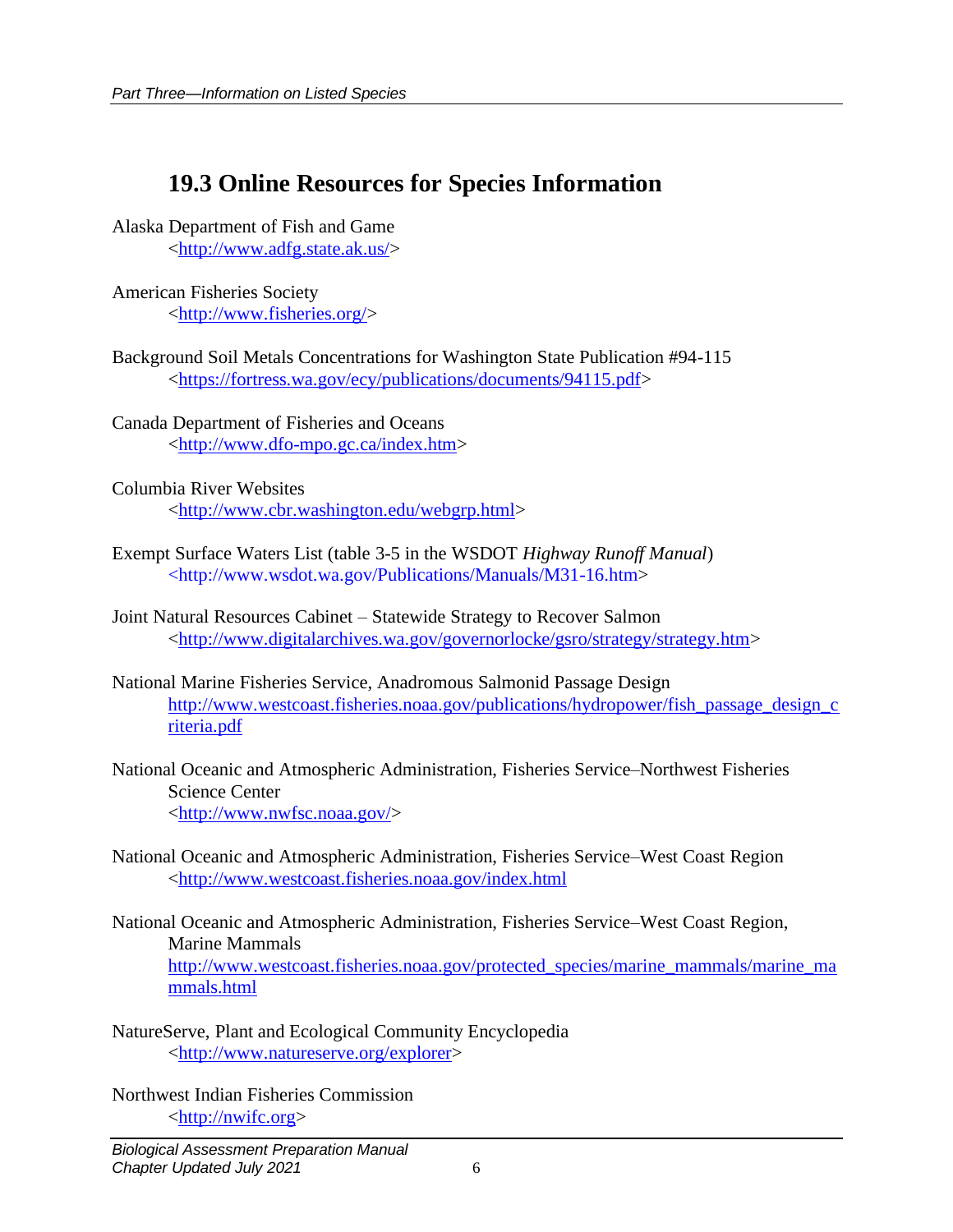- Northwest Power and Conservation Council, Subbasin Recovery Planning [<http://www.nwcouncil.org/fw/subbasinplanning/home/>](http://www.nwcouncil.org/fw/subbasinplanning/home/)
- ORCA Network, Marine Mammal Sightings [<http://www.orcanetwork.org/>](http://www.orcanetwork.org/)
- Oregon Department of Fish and Wildlife [<http://www.dfw.state.or.us/>](http://www.dfw.state.or.us/)
- Pacific Fishery Management Council–EFH, Appendix A of Amendment 14 [<http://www.psmfc.org/efh/salmon\\_efh.html>](http://www.psmfc.org/efh/salmon_efh.html)
- Reef Environmental Education Foundation (REEF), Diver and Marine Survey Resource [<http://www.reef.org/>](http://www.reef.org/)
- Salmon Recovery Planning

[<http://www.westcoast.fisheries.noaa.gov/protected\\_species/salmon\\_steelhead/recovery\\_](http://www.westcoast.fisheries.noaa.gov/protected_species/salmon_steelhead/recovery_planning_and_implementation/general_salmon_recovery_information.html) planning and implementation/general salmon recovery information.html>

- Seattle Audubon Society, BirdWeb, Birds of Washington [<http://www.birdweb.org/birdweb/index.aspx>](http://www.birdweb.org/birdweb/index.aspx)
- Snohomish County Surface Water On-line Data [<http://www.snoco.org/app2/spw/spw\\_swhydro/>](http://www.snoco.org/app2/spw/spw_swhydro/)
- Streamnet The northwest aquatic information network [<http://www.streamnet.org/>](http://www.streamnet.org/)
- U.S. Environmental Protection Agency, Water Quality Standards

< [https://www.epa.gov/wqs-tech/federal-water-quality-standards-requirements#federal1>](https://www.epa.gov/wqs-tech/federal-water-quality-standards-requirements#federal1)

- U.S. Fish and Wildlife Service, Endangered Species Program [<http://www.fws.gov/endangered/>](http://www.fws.gov/endangered/)
- U.S. Fish and Wildlife Service, home page  $\langle$ http://www.fws.gov/ $>$
- U.S. Fish and Wildlife Service, Species Recovery Plans [<http://www.fws.gov/endangered/species/recovery-plans.html>](http://www.fws.gov/endangered/species/recovery-plans.html)
- U.S. Fish and Wildlife Service and NOAA Fisheries Section 7 Consultation Handbook [<https://www.fws.gov/endangered/esa-library/pdf/esa\\_section7\\_handbook.pdf>](https://www.fws.gov/endangered/esa-library/pdf/esa_section7_handbook.pdf)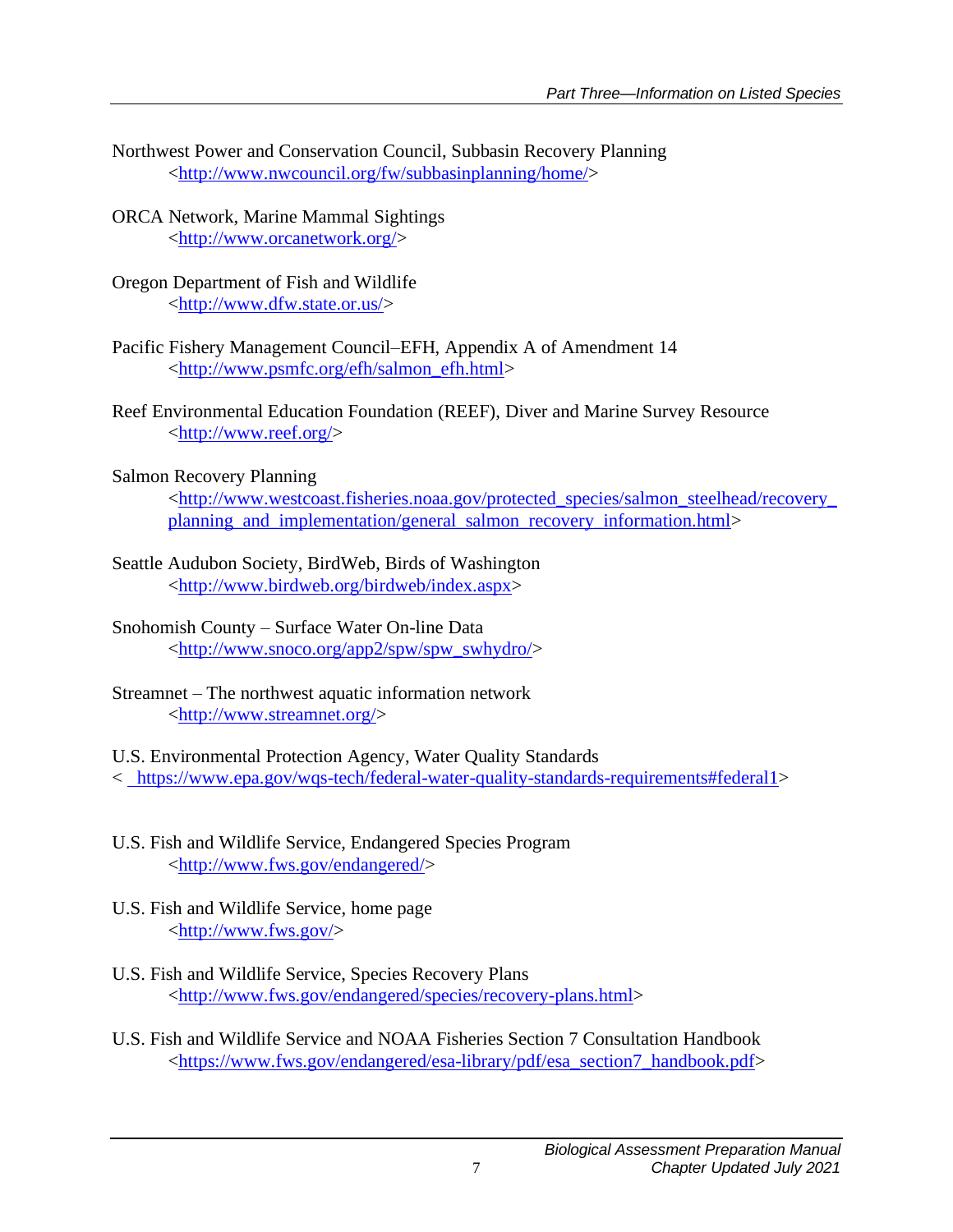- U.S. Geological Survey, National Water Quality Assessment Program Data Warehouse [<http://cida.usgs.gov/nawqa\\_public/apex/f?p=nawqa:>](http://cida.usgs.gov/nawqa_public/apex/f?p=nawqa:)
- U.S. Geological Survey, Water Science Center [<http://wa.water.usgs.gov/index.html>](http://wa.water.usgs.gov/index.html)
- U.S. Army Corps of Engineers–Northwest Division [<http://www.nwd.usace.army.mil/>](http://www.nwd.usace.army.mil/)
- Washington State Department of Ecology [<http://www.ecy.wa.gov/>](http://www.ecy.wa.gov/)
- Washington State Department of Ecology, 303d List < [https://ecology.wa.gov/Water-Shorelines/Water-quality/Water](https://ecology.wa.gov/Water-Shorelines/Water-quality/Water-improvement/Assessment-of-state-waters-303d)[improvement/Assessment-of-state-waters-303d](https://ecology.wa.gov/Water-Shorelines/Water-quality/Water-improvement/Assessment-of-state-waters-303d) >
- Washington State Department of Ecology, Environmental Information Management [<http://www.ecy.wa.gov/eim/>](http://www.ecy.wa.gov/eim/)
- Washington State Department of Ecology, River and Stream Water Quality Monitoring [<http://www.ecy.wa.gov/programs/eap/fw\\_riv/rv\\_main.html>](http://www.ecy.wa.gov/programs/eap/fw_riv/rv_main.html)
- Washington State Department of Ecology, Stormwater Management < <https://fortress.wa.gov/ecy/publications/documents/1210030.pdf> >
- Washington State Department of Ecology, Water Quality Assessment < [https://ecology.wa.gov/Water-Shorelines/Water-quality/Water](https://ecology.wa.gov/Water-Shorelines/Water-quality/Water-improvement/Assessment-of-state-waters-303d)[improvement/Assessment-of-state-waters-303d](https://ecology.wa.gov/Water-Shorelines/Water-quality/Water-improvement/Assessment-of-state-waters-303d) >
- Washington State Department of Ecology, Water Quality Standards < [https://ecology.wa.gov/Water-Shorelines/Water-quality/Freshwater/Surface-water](https://ecology.wa.gov/Water-Shorelines/Water-quality/Freshwater/Surface-water-quality-standards)[quality-standards](https://ecology.wa.gov/Water-Shorelines/Water-quality/Freshwater/Surface-water-quality-standards)  $>$
- Washington State Department of Fish and Wildlife, Aquatic Habitat Guidelines [<https://wdfw.wa.gov/publications/00046>](https://wdfw.wa.gov/publications/00046)
- Washington State Department of Fish and Wildlife, Fish Passage Technical Assistance [<https://wdfw.wa.gov/licenses/environmental/hpa/application/assistance>](https://wdfw.wa.gov/licenses/environmental/hpa/application/assistance)
- Washington State Department of Fish and Wildlife, Fish and Shellfish Science [<https://wdfw.wa.gov/publications>](https://wdfw.wa.gov/publications)
- Washington State Department of Fish and Wildlife, Priority Habitats and Species [<https://wdfw.wa.gov/species-habitats/at-risk/phs>](https://wdfw.wa.gov/species-habitats/at-risk/phs)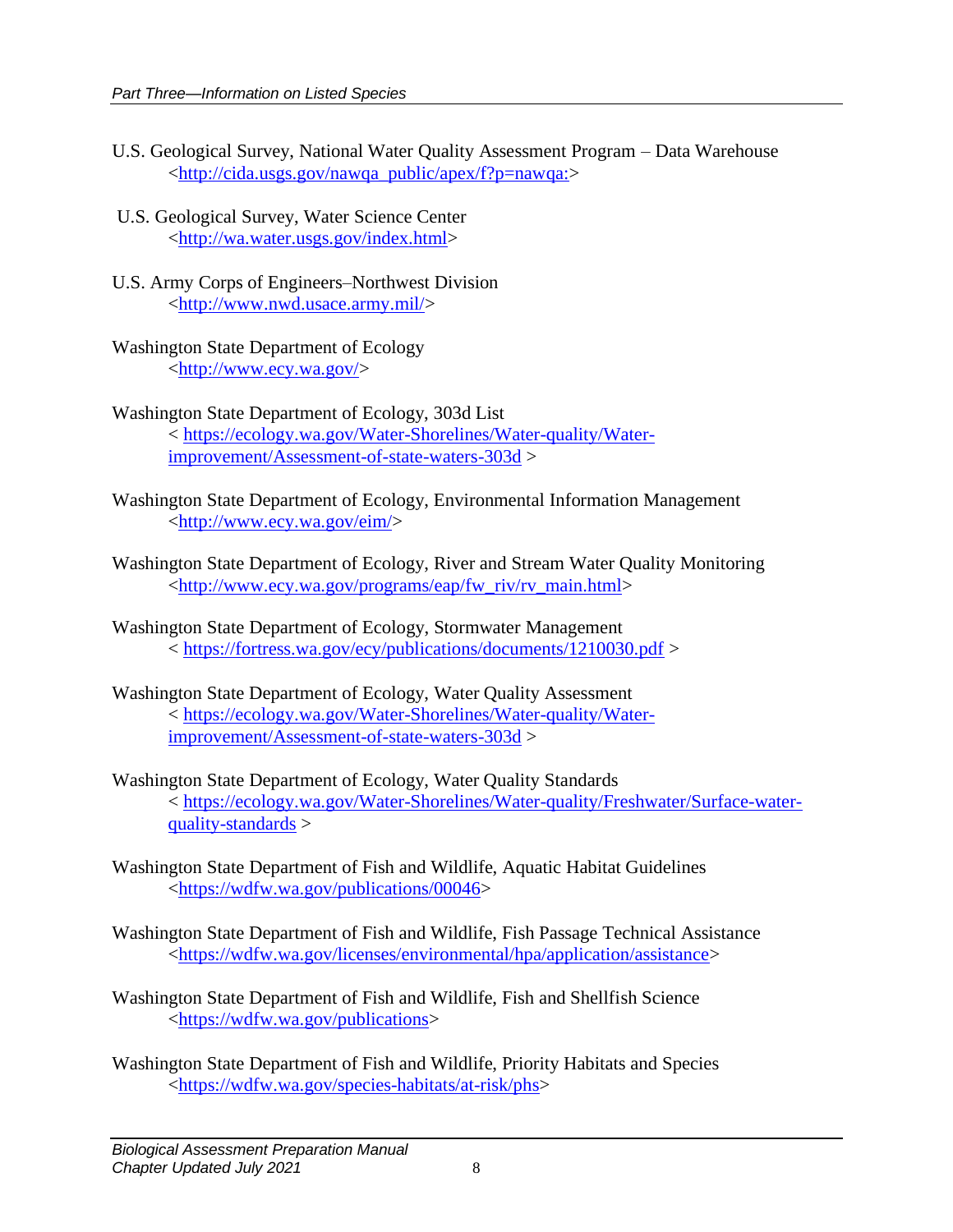- Washington State Department of Fish and Wildlife, Salmonscape [<https://apps.wdfw.wa.gov/salmonscape/>](https://apps.wdfw.wa.gov/salmonscape/)
- Washington State Department of Natural Resources, Natural Heritage Program homepage < <https://www.dnr.wa.gov/natural-heritage-program> >
- Washington State Department of Transportation, Local Programs, Environmental Policy [<http://www.wsdot.wa.gov/LocalPrograms/Environment/>](http://www.wsdot.wa.gov/LocalPrograms/Environment/)
- Washington State Department of Transportation, Highway Runoff Manual [<http://www.wsdot.wa.gov/Publications/Manuals/M31-16.htm>](http://www.wsdot.wa.gov/Publications/Manuals/M31-16.htm)
- Washington State Department of Transportation, NPDES Progress Reports [<http://www.wsdot.wa.gov/environment/technical/permits-approvals/clean-water-act](http://www.wsdot.wa.gov/environment/technical/permits-approvals/clean-water-act-section-402)[section-402>](http://www.wsdot.wa.gov/environment/technical/permits-approvals/clean-water-act-section-402)
- Washington State Department of Transportation, Stormwater [<http://www.wsdot.wa.gov/environment/technical/fish-wildlife/policies-and](http://www.wsdot.wa.gov/environment/technical/fish-wildlife/policies-and-procedures/esa-ba/preparation-manual)[procedures/esa-ba/preparation-manual>](http://www.wsdot.wa.gov/environment/technical/fish-wildlife/policies-and-procedures/esa-ba/preparation-manual)
- Washington State Recreation and Conservation Office [<http://www.rco.wa.gov/salmon\\_recovery/index.shtml>](http://www.rco.wa.gov/salmon_recovery/index.shtml)
- Wild Whales, BC Cetaceans Sighting Network [<http://wildwhales.org/>](http://wildwhales.org/)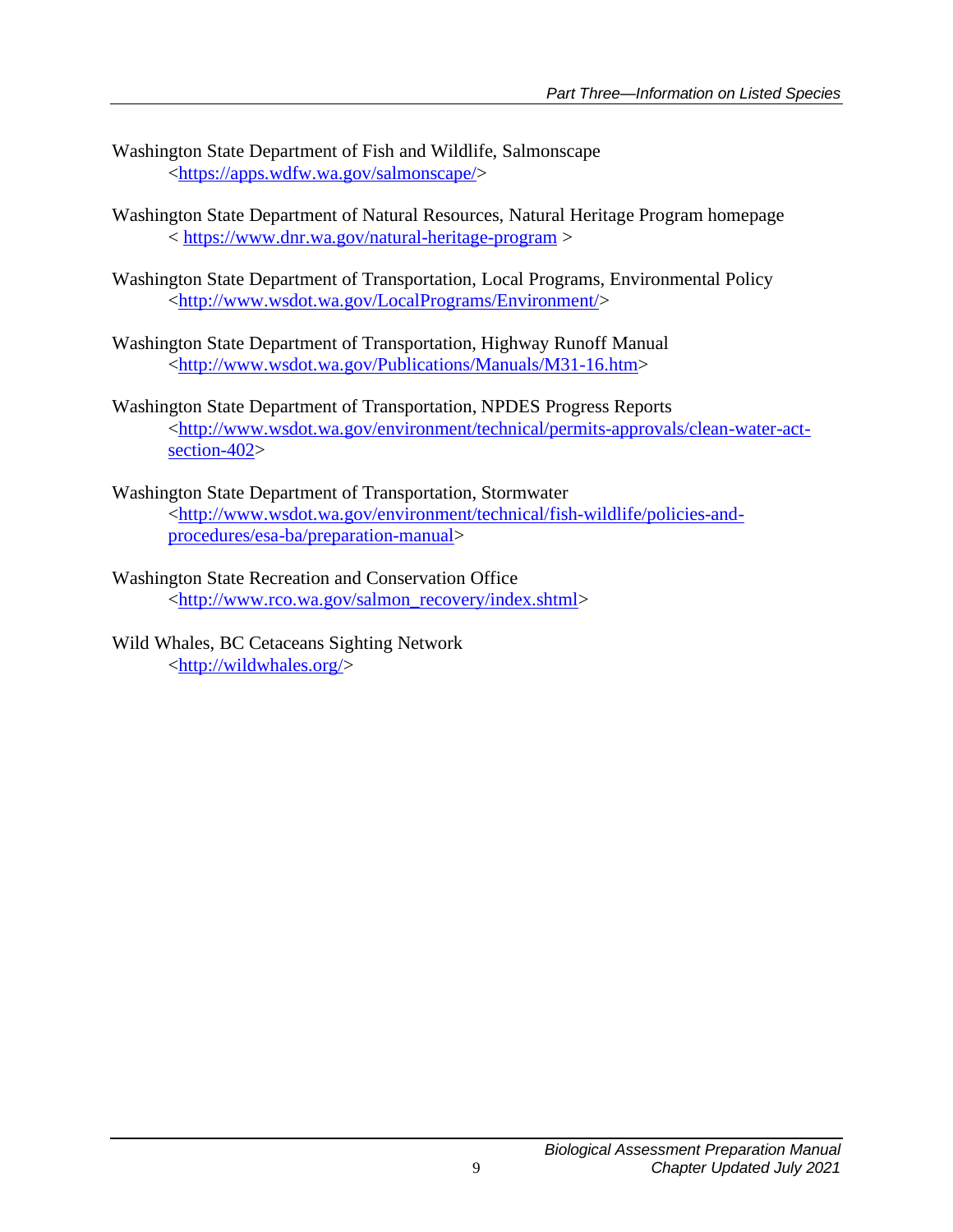### <span id="page-11-0"></span>**19.4 What Constitutes Harm to Endangered and Threatened Wildlife and Plants Under the ESA?**

From NOAA Fisheries, NOAA, and Dept. of Commerce, A final rule in the Federal Register, 8 November 1999 (Volume 64, Number 215)

#### **Summary**:

This final rule defines the term "harm", which is contained in the definition of *take* in the Endangered Species Act. The purpose of this rulemaking is to clarify the type of harm that may result in a *take* of a listed species under the ESA. This is not a change in existing law. It provides clear notification to the public that habitat modification or degradation may harm listed species and, therefore, constitutes a *take* under the ESA as well as ensuring consistency between NMFS and USFWS. This rule defines the term "harm" to include any act, which actually kills or injures

fish or wildlife. Such acts may include significant habitat modification or degradation that significantly impairs essential behavioral patterns of fish or wildlife.

#### **Activities That May Constitute a** *take*:

A principal purpose of this final rule is to provide clear notification to parties that habitat modification or degradation may harm listed species and, therefore, constitute a *take* under the ESA. The following list identifies several examples of habitat-modifying activities that may fall within the scope of this final rule when these or similar activities cause death or injury to fish or wildlife, including those activities that significantly impair essential behavioral patterns of listed species. In all



Oregon spotted frog (WSDOT)

instances, a causal link must be established between the habitat modification and the injury or death of listed species. This list is not exhaustive:

- Constructing or maintaining barriers that eliminate or impede a listed species' access to habitat or ability to migrate.
- Discharging pollutants, oil, toxic chemicals, radioactivity, carcinogens, mutagens, teratogen, or organic nutrient-laden water including sewage water into a listed species' habitat.
- Removing, poisoning, or contaminating plants, fish, wildlife, or other biota required by the listed species for feeding, sheltering, or other essential behavioral patterns.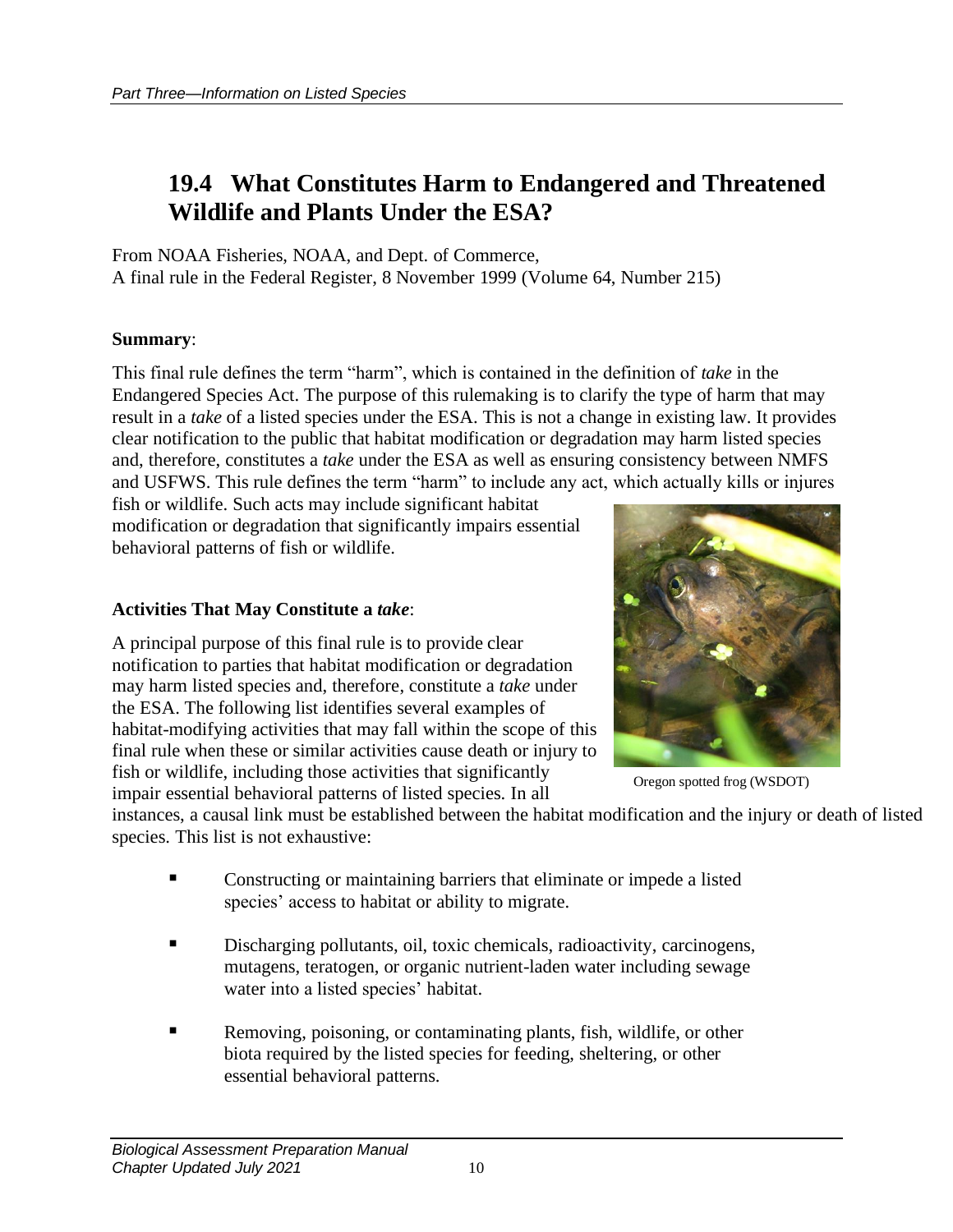- Removing or altering rocks, soil, gravel, vegetation, or other physical structures that are essential to the integrity and function of a listed species' habitat.
- **EXECUTE:** Removing water or otherwise altering streamflow when it significantly impairs spawning, migration, feeding, or other essential behavioral patterns.
- Releasing non-indigenous or artificially propagated species into a listed species' habitat or where they may access the habitat of a listed species.
- Constructing or operating dams or water diversion structures with inadequate fish screens or fish passage facilities at dams or water diversion structures in a listed species' habitat.
- Constructing, maintaining, or using inadequate bridges, roads, or trails on stream banks or unstable hill slopes adjacent or above a listed species' habitat.
- Conducting timber harvest, grazing, mining, earth moving or other operations, which result in substantially increased sediment input into streams.
- Conducting land-use activities in riparian areas and areas susceptible to mass wasting and surface erosion, which may disturb soil and increase sediment delivered to streams, such as logging, grazing, farming, and road construction.

## <span id="page-12-0"></span>**19.5 Considerations for Projects That May Have Fisheries Impacts**

- Projects that have *no effect* or are *not likely to adversely affect* listed or proposed go through the agency review process much faster and smoother than projects that will result in an adverse effect. Projects that restrict inwater work within the appropriate work window will minimize impacts on fish species, and will be more likely to have a "not likely to adversely affect" call. Work in systems that have listed resident fish species such as bull trout or steelhead may not have an impact-free window.
- **E** Minimize the impacts from the project by obtaining a hydraulic project approval (HPA) permit from the Washington Department of Fish and Wildlife (WDFW), and include the conditions of the HPA in the BA impact minimization measures.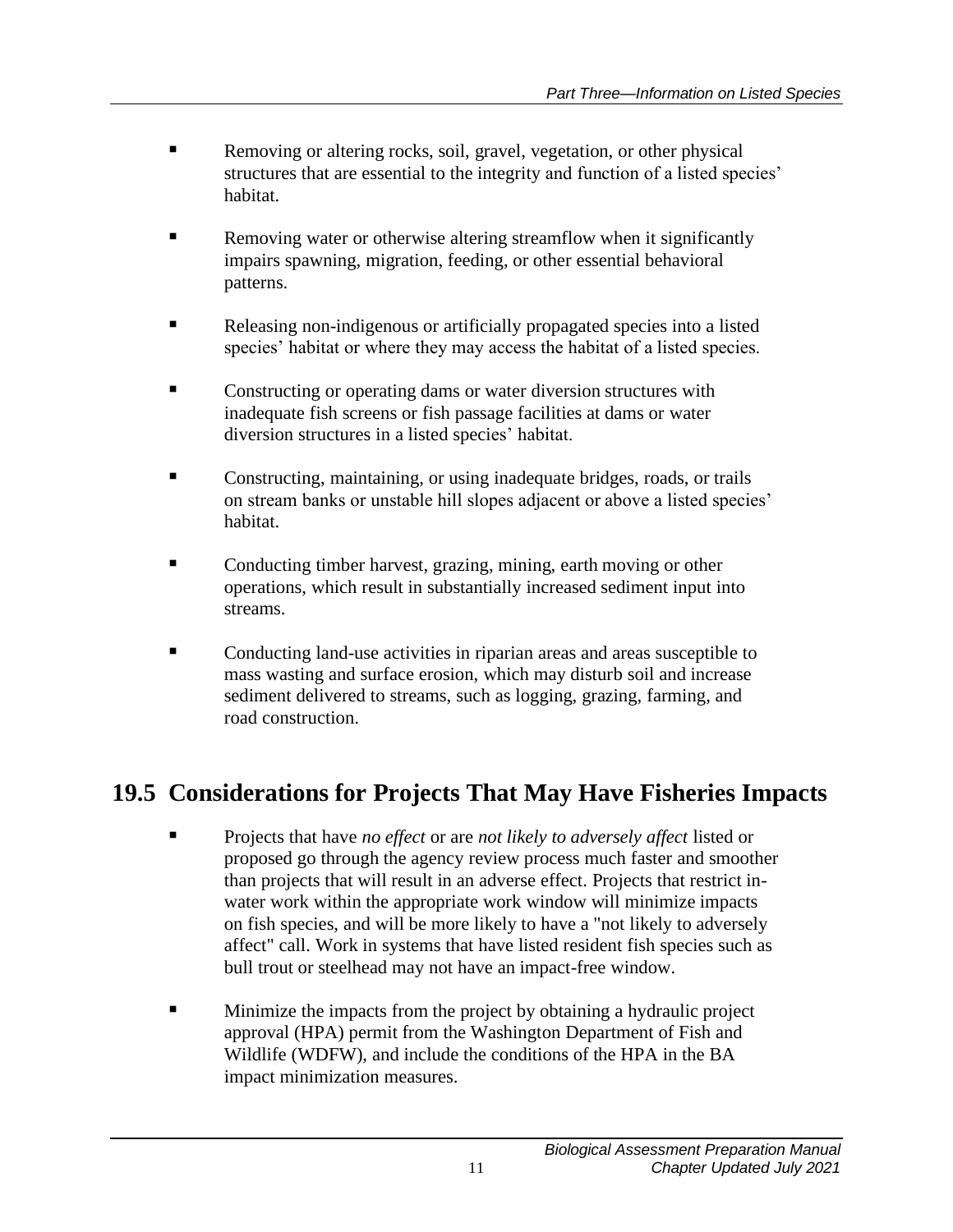- Projects requiring new culverts or other fish-friendly engineering should use WDFW guidelines. WDFW Habitat and Lands Program, Environmental Engineering Division is a good source for engineering information. *Water Crossing Design Guidelines* can be obtained on the WDFW website: [<https://wdfw.wa.gov/publications/01501>](https://wdfw.wa.gov/publications/01501).
- **•** Projects that include in-water work, such as slope stabilization in stream or river systems, should follow the *Integrated Streambank Protection Guidelines*, which is published by WDFW and can be obtained on the WDFW website: [<https://wdfw.wa.gov/publications/00046>](https://wdfw.wa.gov/publications/00046).
- Projects that require the placement of riprap within the ordinary high water mark minimize impacts by covering an equal or larger area of riprap and restoring the stream channel in close proximity to the new riprap. Replacement of existing riprap with new riprap should include design criteria from the *Integrated Streambank Protection Guidelines* (WDFW).
- Stormwater impacts must be considered in the BA. Projects should follow the guidance of an approved stormwater manual. Items which require special consideration include treatment to remove contaminates and release rates. The stormwater guidance provided in the WSDOT Instructional Letter (Section 5.6) should be followed when possible.
- Best management practices (BMPs) for erosion and sedimentation control, spill cleanup plans, etc., for the project should come from a Department of Ecology approved plan for erosion control, spill prevention, stormwater, or the WSDOT *Highway Runoff Manual*. The need to follow these manuals can be listed as a recommendation in the BA. In many cases, these manuals are already being used.

#### **Example:**

A temporary erosion and sedimentation control (TESC) plan in accordance with the WSDOT *Highway Runoff Manual* will be developed and implemented for all projects requiring grading, ditching, filling, embankment compaction, or excavation. The best management practices in the plan will be used to control sediments from all vegetation or ground disturbing activities.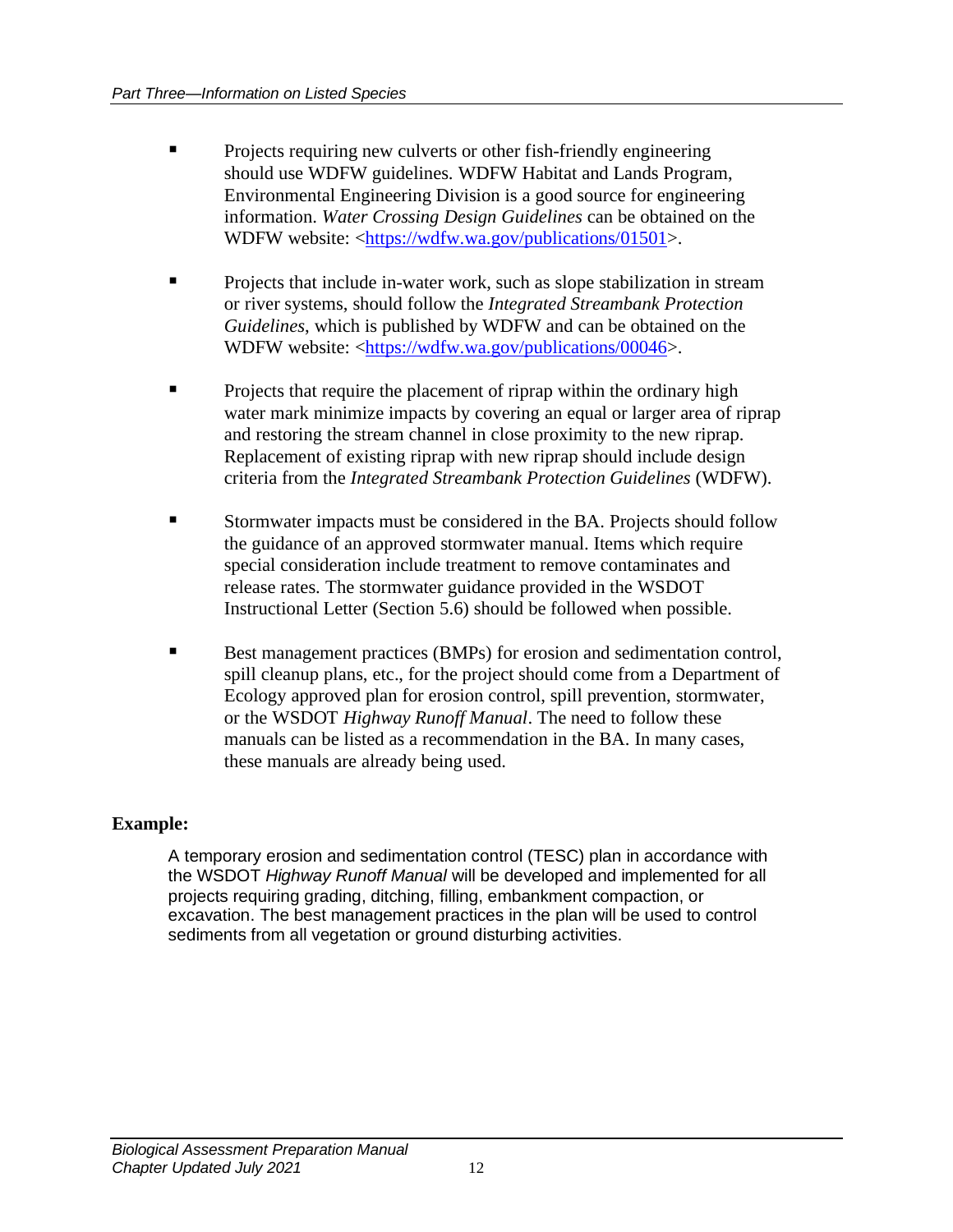| <b>Species</b>                                               | Jan | Feb  | Mar | Apr              | <b>May</b>       | Jun | Jul              | Aug                      | <b>Sep</b>       | Oct              | <b>Nov</b> | <b>Dec</b> |
|--------------------------------------------------------------|-----|------|-----|------------------|------------------|-----|------------------|--------------------------|------------------|------------------|------------|------------|
| <b>Grizzly Bear</b><br>Hibernation/Denning                   |     |      |     | 30th             |                  |     |                  |                          |                  |                  | 15th       |            |
| Marbled Murrelet<br>Pre-alternate molt<br>(retain flight)    |     | 15th |     | ÷,               | 15 <sub>th</sub> |     |                  |                          |                  |                  |            |            |
| <b>Marbled Murrelet</b><br>Pre-basic molt<br>$(flightless)*$ |     |      |     |                  |                  |     | 15 <sub>th</sub> |                          |                  |                  |            | 30th       |
| Marbled Murrelet<br>Nesting                                  |     |      |     | 1st              |                  |     |                  |                          | 23rd             |                  |            |            |
| N. Spotted Owl<br>Nesting – Early                            |     |      | 1st |                  |                  |     | 15 <sub>th</sub> |                          |                  |                  |            |            |
| N. Spotted Owl<br>Nesting - Late                             |     |      |     |                  |                  |     | 16th             | $\overline{\phantom{0}}$ | 30th             |                  |            |            |
| W. Snowy Plover<br><b>Breeding</b>                           |     |      |     | 1st              |                  |     |                  | 31st                     |                  |                  |            |            |
| W. Snowy Plover<br>Migrating                                 |     |      |     | 15 <sub>th</sub> | 15 <sub>th</sub> |     |                  |                          | 15 <sup>th</sup> | 15 <sub>th</sub> |            |            |
| <b>Streaked Horned</b><br>Lark - Breeding                    |     |      |     |                  |                  |     |                  | $\overline{\phantom{0}}$ |                  |                  |            |            |
| Yellow-billed<br>Cuckoo - Breeding                           |     |      |     |                  | $\overline{a}$   |     |                  |                          |                  |                  |            |            |
| Oregon Spotted Frog<br>egg-larval stages                     |     |      |     |                  |                  |     |                  |                          |                  |                  |            |            |

## <span id="page-14-0"></span>**19.6 Wildlife Sensitive Periods Calendar**

\* During this period, individuals are flightless for approximately 2 months. Some indication that the pre-basic molt stage occurs from mid-July through the end of August in Washington State.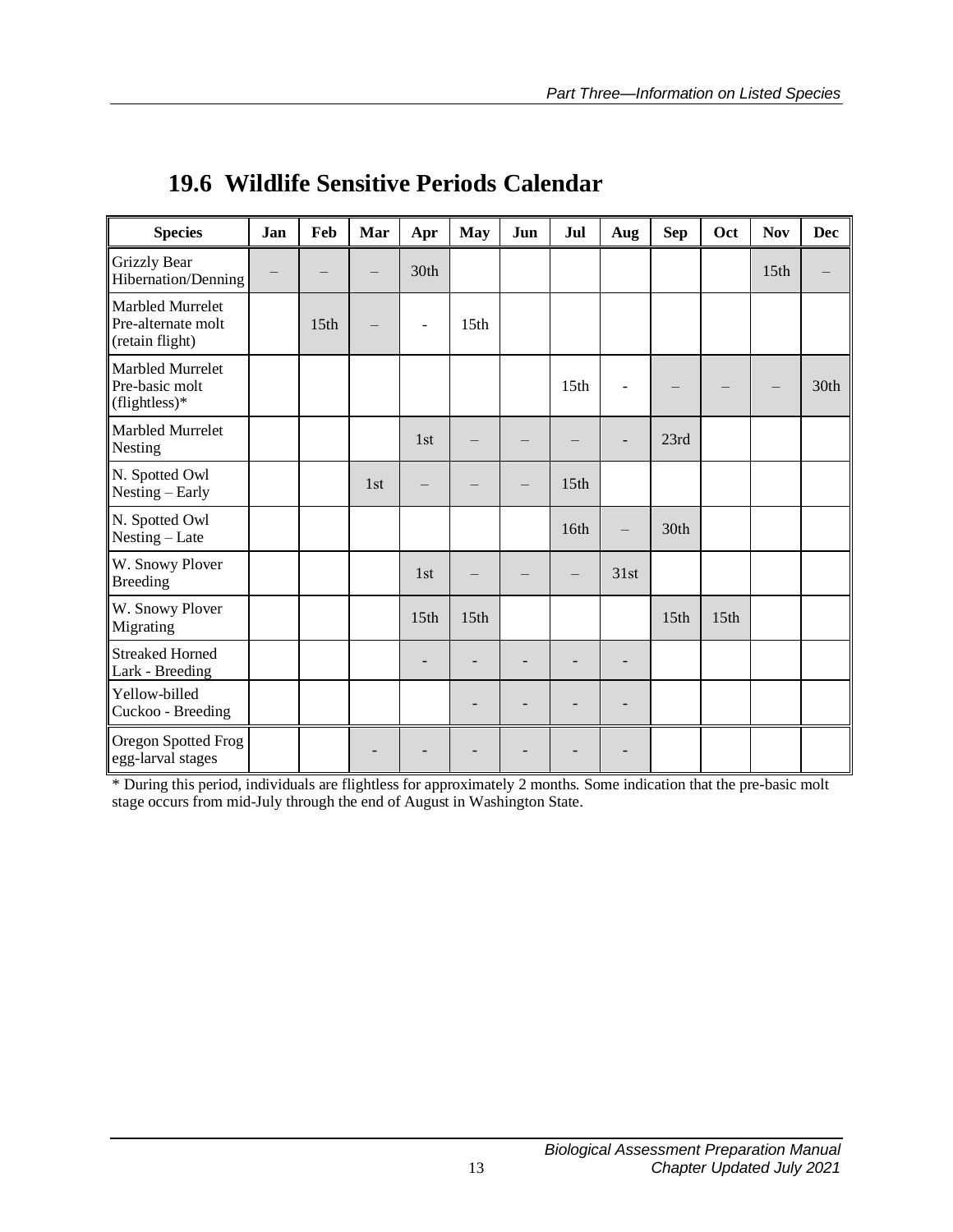### <span id="page-15-0"></span>**19.7 Identification Window for Threatened and Endangered Plants in Washington**

*Dates provided are approximate and vary by locale.*

| <b>Common Name</b>                           | <b>Scientific Name</b>                                  | Federal<br>Status* | Apr | <b>May</b> | June | July       | Aug | <b>Sept</b> | Oct            |
|----------------------------------------------|---------------------------------------------------------|--------------------|-----|------------|------|------------|-----|-------------|----------------|
| Golden paintbrush                            | Castilleja levisecta                                    | T                  | 20X | X          | X    | <b>X10</b> |     |             |                |
| <b>Kincaid's lupine</b>                      | Lupinus sulphureus var.<br>kincaidii                    | T                  | X   | X          | X    | X          |     |             |                |
| <b>Marsh sandwort</b>                        | Arenaria paludicola                                     | E                  |     | X          | X    | X          | X   |             |                |
| Nelson's checker<br>mallow                   | Sidalcea nelsoniana                                     | T                  |     | 15X        | X    | X          | X   |             |                |
| Northern wormwood                            | Artemesia campestris ssp.<br>borealis var. wormskioldii | $\mathcal{C}$      | X   |            |      |            |     |             |                |
| Spalding's catchfly                          | Silene spaldingii                                       | T                  |     |            |      |            | X   |             |                |
| <b>Showy stickseed</b>                       | Hackelia venusta                                        | E                  |     | X          | X    | X          |     |             |                |
| <b>Umtanum</b> desert<br>buckwheat           | Eriogonum codium                                        | $\mathcal{C}$      |     | X          | X    | X          | X   |             |                |
| Ute ladies' tresses                          | Spiranthes diluvialis                                   | T                  |     |            |      | X          | X   | X           | $\overline{?}$ |
| <b>Wenatchee Mountains</b><br>checker-mallow | Sidalcea oregana var.<br>calva                          | E                  |     |            | X    | X          |     |             |                |
| <b>White Bluffs bladder-</b><br>pod          | Physaria tuplashensis                                   | $\mathcal{C}$      |     |            | X    | X          |     |             |                |

\* Abbreviated as follows:

E Endangered

C Candidate species for listing

P Proposed species for listing

T Threatened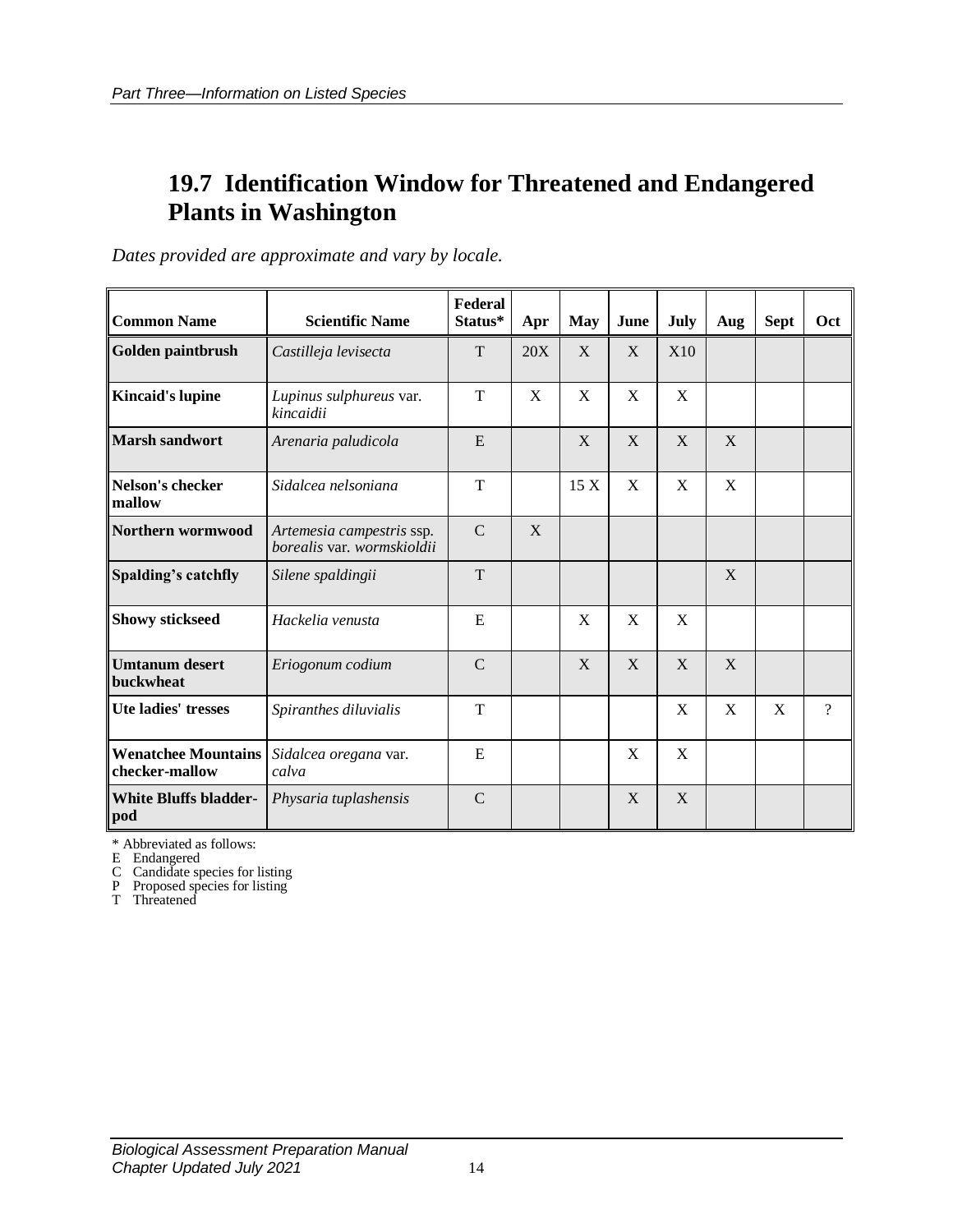# <span id="page-16-0"></span>**19.8 Recovery Plans**

#### **USFWS Recovery Plans**

The following website is an invaluable resource for locating and downloading several existing USFWS recovery plans: < <http://www.fws.gov/endangered/species/recovery-plans.html> > The plans available at this online source (from the years 1983 through 2018) that are most applicable to projects located in Washington State are as follows:

- U.S. Fish and Wildlife Service. 2015. Revised draft recovery plan for the coterminous United States population of bull trout (*Salvelinus confluentus*). Portland, Oregon. xiii + 151 pp.
- U.S. Fish and Wildlife Service. 2012. Recovery Plan for the Columbia Basin Distinct Population Segment of the Pygmy Rabbit (*Brachylagus idahoensis*). Portland, Oregon. ix + 109 pp.
- U.S. Fish and Wildlife Service. 2011 Revised Recovery Plan for the Northern Spotted Owl (*Strix occidentalis caurina*). U.S. Fish and Wildlife Service, Portland, Oregon. xvi+258 pp.
- U.S. Fish and Wildlife Service. 2010. Final Recovery Plan for the Prairie Species of Western Oregon and Southwestern Washington. Fender's blue butterfly (*Icaricia icarioides fenderi*), *Erigeron decumbens var. decumbens* (Willamette daisy), *Lomatium bradshawii* (Bradshaw's lomatium), *Lupinus sulphureus* ssp. *kincaidii* (Kincaid's lupine), *Sidalcea nelsoniana* (Nelson's checker-mallow).
- U.S. Fish and Wildlife Service. 2009. Short-tailed albatross (*Phoebastria albatrus*) Final Recovery Plan. Anchorage, Alaska.
- U.S. Fish and Wildlife Service. 2007. Recovery plan for *Hackelia venusta* (Showy Stickseed). Portland, Oregon.  $xii + 60$  pp.
- U.S. Fish and Wildlife Service. 2007. Recovery plan for *Silene spauldingii* (Spaulding's catchfly). Portland, Oregon. + 187 pp.
- U.S. Fish and Wildlife Service. 2007. Recovery Plan for the Pacific Coast Population of the Western Snowy Plover (*Charadrius alexandrinus nivosus*). Sacramento, California. In two volumes. xiv + 751 pp.
- U.S. Fish and Wildlife Service. 2006. Revised Grizzly Bear Recovery Plan. 204 pp.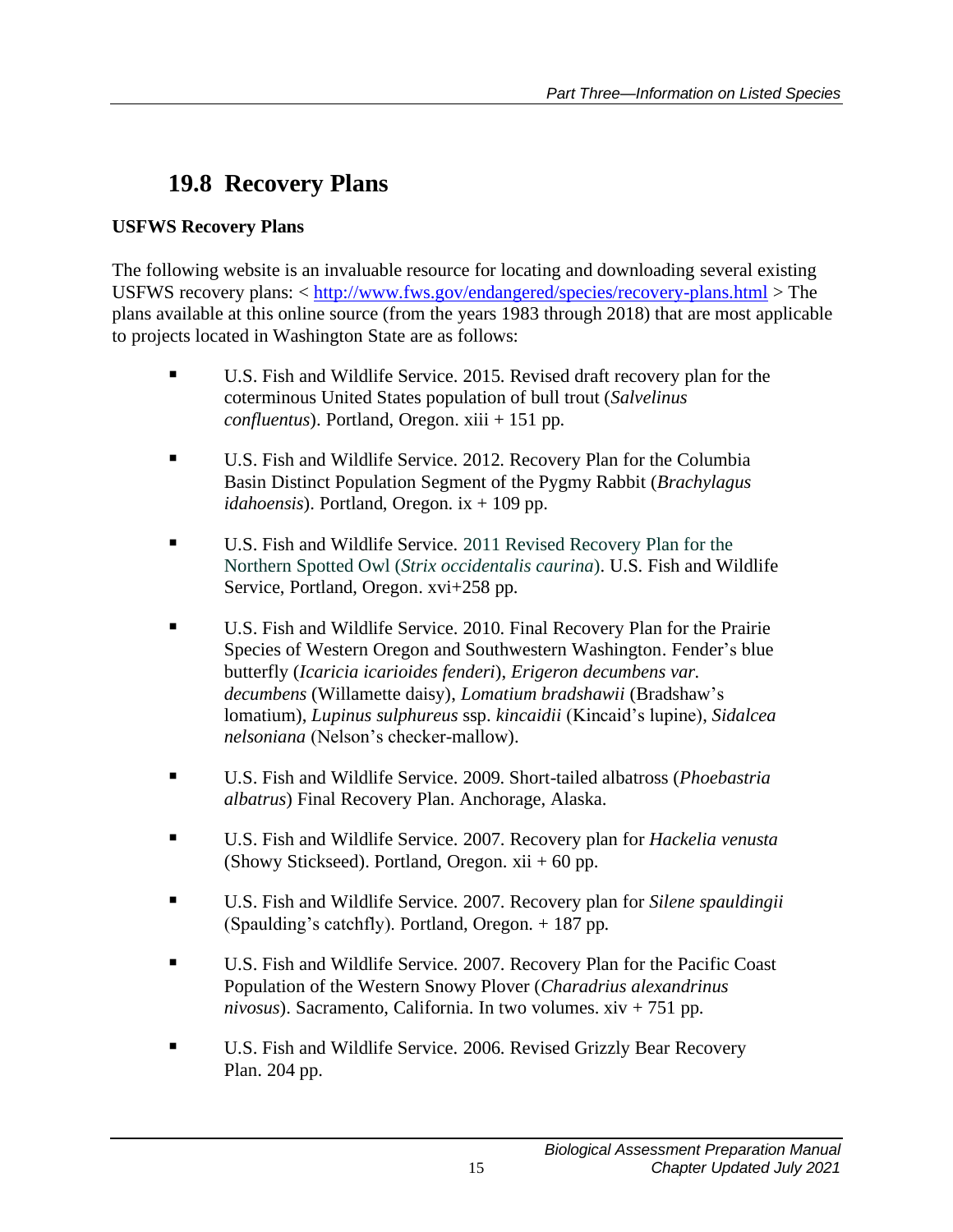- U.S. Fish and Wildlife Service. 2005. Recovery Outline for the Contiguous U.S. Distinct Population Segment of the Canada Lynx. 21 pp
- U.S. Fish and Wildlife Service. 2004. Recovery Plan for Wenatchee Mountains Checker-mallow. Portland, Oregon. 64 pp.
- U.S. Fish and Wildlife Service. 2001. Oregon Silverspot Butterfly Revised Recovery Plan. Portland, Oregon. 121 pp.
- U.S. Fish and Wildlife Service. 2000. Recovery Plan for the Golden Paintbrush (*Castilleja levisecta*). U.S. Fish and Wildlife Service, Portland, Oregon. 51 pp.
- U.S. Fish and Wildlife Service. 1998. Recovery Plan for Marsh Sandwort (*Arenaria paludicola*) and Gambel's Watercress (*Rorippa gambelii*). U.S. Fish and Wildlife Service, Portland, Oregon. 50 pp. + appendices.
- U.S. Fish and Wildlife Service. 1997. Recovery Plan for the Threatened Marbled Murrelet (*Brachyramphus marmoratus*) in Washington, Oregon, and California. Portland, Oregon. 203 pp.
- U.S. Fish and Wildlife Service. 1997. Grizzly Bear Recovery Plan Supplement: North Cascades Ecosystem Recovery Plan Chapter. Missoula, Montana. 35 pp.
- U.S. Fish and Wildlife Service. 1994. Recovery Plan for Woodland Caribou in the Selkirk Mountains. Portland, Oregon. 79 pp.
- U.S. Fish and Wildlife Service. 1993. Grizzly Bear Recovery Plan. Missoula, Montana. 181 pp.
- U.S. National Marine Fisheries Service and U.S. Fish and Wildlife Service. 1991. Recovery Plan for U.S. Population of Loggerhead Turtle. National Marine Fisheries Service, Washington, D.C. 64 pp.
- U.S. Fish and Wildlife Service. 1983. Columbia White-tailed Deer Recovery Plan. Portland, Oregon. 86 pp.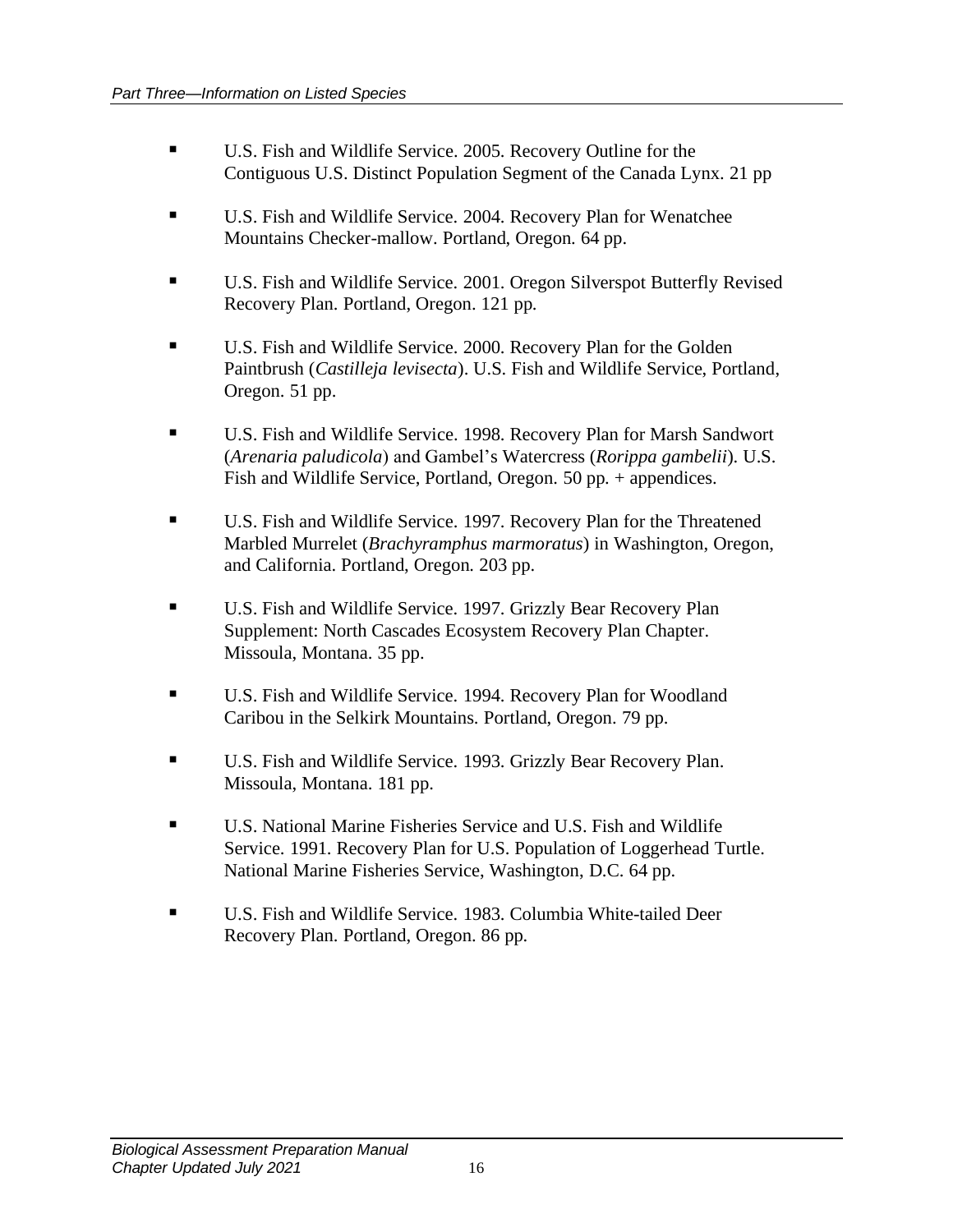#### **NMFS Recovery Plans**

Recovery plans are also available on the NMFS website at [<https://www.fisheries.noaa.gov/national/endangered-species-conservation/recovery-species](https://www.fisheries.noaa.gov/national/endangered-species-conservation/recovery-species-under-endangered-species-act)[under-endangered-species-act>](https://www.fisheries.noaa.gov/national/endangered-species-conservation/recovery-species-under-endangered-species-act).

#### *Non-salmonids*

The plans available on this website that are most applicable to projects occurring in Washington State are as follows:

- National Marine Fisheries Service. 2018. Recovery Plan for the Southern Distinct Population Segment of North American Green Sturgeon (*Acipenser medirostris*). National Marine Fisheries Service, Sacramento, CA.
- National Marine Fisheries Service. October 2017. Rockfish Recovery Plan: Puget Sound/Georgia Basin yelloweye rockfish (*Sebastes ruberrimus*) and bocaccio (*Sebastes paucispinis*). National Marine Fisheries Service. Seattle, WA.
- National Marine Fisheries Service. September 2017. Recovery Plan for the Southern Distinct Population Segment of Eulachon (*Thaleichthys pacificus*). National Marine Fisheries Service, West Coast Region, Protected Resources Division, Portland, OR, 97232.
- National Marine Fisheries Service. 2008. Recovery Plan for Southern Resident Killer Whales (*Orcinus orca*). National Marine Fisheries Service, Northwest Region, Seattle, Washington. January 2008.
- Final Recovery Plan for the Humpback Whale, November 1991

#### *Salmonids*

In addition, several recovery plans have been finalized or are in development for Pacific Northwest Salmonids. Information on these plans is available on the NMFS website: < [https://www.fisheries.noaa.gov/national/endangered-species-conservation/recovery-species](https://www.fisheries.noaa.gov/national/endangered-species-conservation/recovery-species-under-endangered-species-act)[under-endangered-species-act>](https://www.fisheries.noaa.gov/national/endangered-species-conservation/recovery-species-under-endangered-species-act)

- National Marine Fisheries Service. 2019. ESA Recovery Plan for the Puget Sound Steelhead Distinct Population Segment (*Oncorhynchus mykiss*). National Marine Fisheries Service. Seattle, WA.
- National Marine Fisheries Service. 2016. Proposed ESA Recovery Plan for Snake River Spring/Summer Chinook Salmon (*Oncorhynchus*